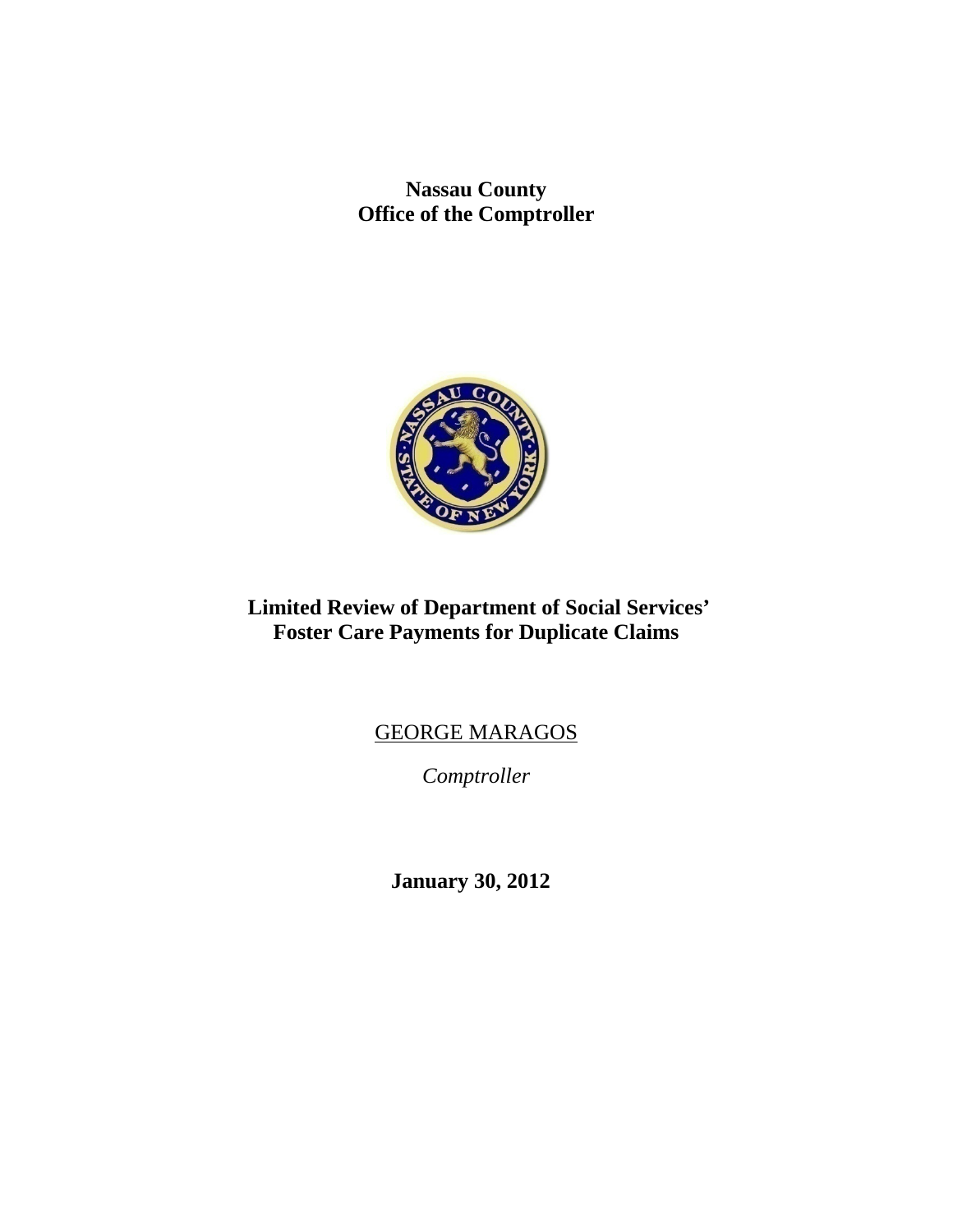## **NASSAU COUNTY**  *OFFICE OF THE COMPTROLLER*

# **George Maragos**

*Comptroller* 

Francis X. Moroney *Chief Deputy Comptroller* 

Joy M. Watson *Deputy Comptroller for Audit and Special Projects* 

Christopher Leimone *Counsel to the Comptroller* 

Jostyn Hernandez *Director of Communications* 

#### Review Staff

JoAnn Greene  *Director of Field Audit* 

Linda Leung *Senior Project Manager* 

Idowu Ogundipe *Field Audit Supervisor* 

Vincent Abbatiello *Assistant Director of Field Audit* 

> Janis McDermott *Field Audit Supervisor*

> > Bebe Belkin *Field Auditor II*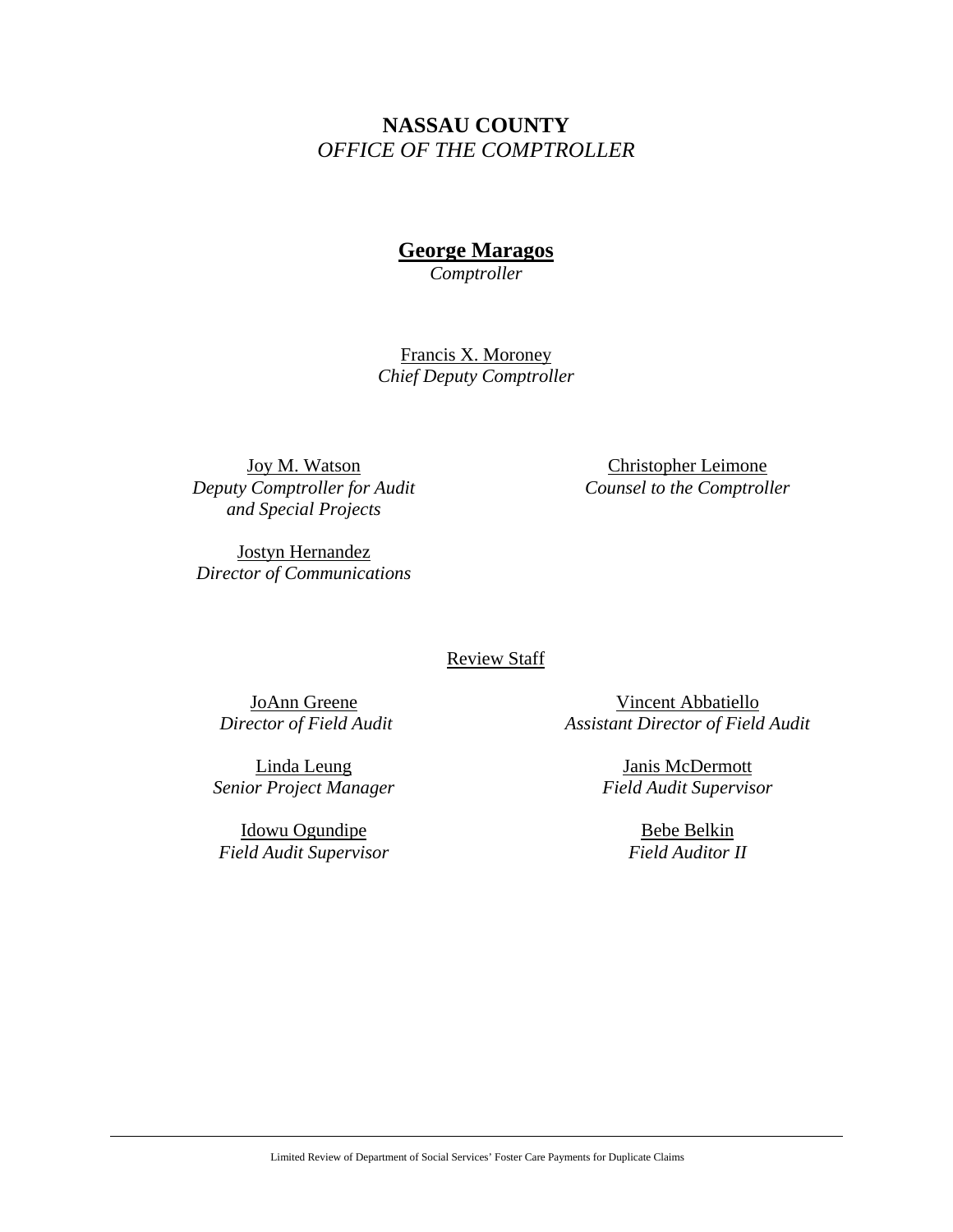#### **Background**

The Department of Social Services ("DSS") provides financial assistance and supportive services to eligible individuals and families in Nassau County ("County") consistent with Federal and State laws. DSS contracts with institutions and certifies families to provide foster care to children when their parents are unable to care for them. The Foster Care program falls under the Adoption and Safe Families Act<sup>1</sup> which ensures children and parents receive timely and appropriate services to return children safely to their families or to clear the way for children to be adopted.

Foster care is a reimbursable program, for which the County pays up-front and then receives reimbursement from the State and/or Federal government for their share. Reimbursement is as follows:

- Title IV-E Eligible Children<sup>2</sup>: 50% Federal, 25% State, and 25% County
- Emergency Assistance to Families ("EAF") Children: 100% Federal up to Allocation Amount, 100% County after the Allocation Amount is met
- Non-Title IV-E Eligible Children: 50% State and 50% Local

At the close of 2010, 1,025 children were in foster care, as follows:

| Category                              | <b>Number</b> |
|---------------------------------------|---------------|
| <b>Foster Boarding Home</b>           | 184           |
| Institutions                          | 128           |
| Others $*$                            | 112           |
| Persons in Need of Supervision (PINS) | 33            |
| <b>Adoption Subsidy</b>               | 568           |
| <b>Total</b>                          | 1.025         |

#### **Children in Foster Care as of December 2010**

\*Others consists of children in approved relatives' homes, group residences, group homes, agency operated boarding homes or other homes.<sup>3</sup>

#### **Review Scope, Objective and Methodology**

The Comptroller's Office Vendor Claims Unit ("Vendor Claims") notified the Comptroller's Field Audit Section ("Field Audit") of suspected duplicate/overlapped foster care payments. Our objective was to examine 202 regular service and maintenance payments<sup>4</sup> totaling \$448,173

<sup>3</sup> DSS Facts and Figures, December 2010.

<sup>&</sup>lt;sup>1</sup> Adoption and Safe Families Act of 1997, Public Law 105-89 105<sup>th</sup> Congress.

<sup>&</sup>lt;sup>2</sup> The Federal Foster Care Program is authorized by Title IV-E of the Social Security Act, as amended. A foster child must meet a number of eligibility requirements to maintain Title IV-E eligibility.

<sup>&</sup>lt;sup>4</sup> Per the WMS Services Coding Guide (September 23, 2010), Purchase of Service Code 61 payments are for regular service and maintenance at foster boarding homes and institutions. A daily rate for the board and care of each child

Limited Review of Department of Social Services' Foster Care Payments for Duplicate Claims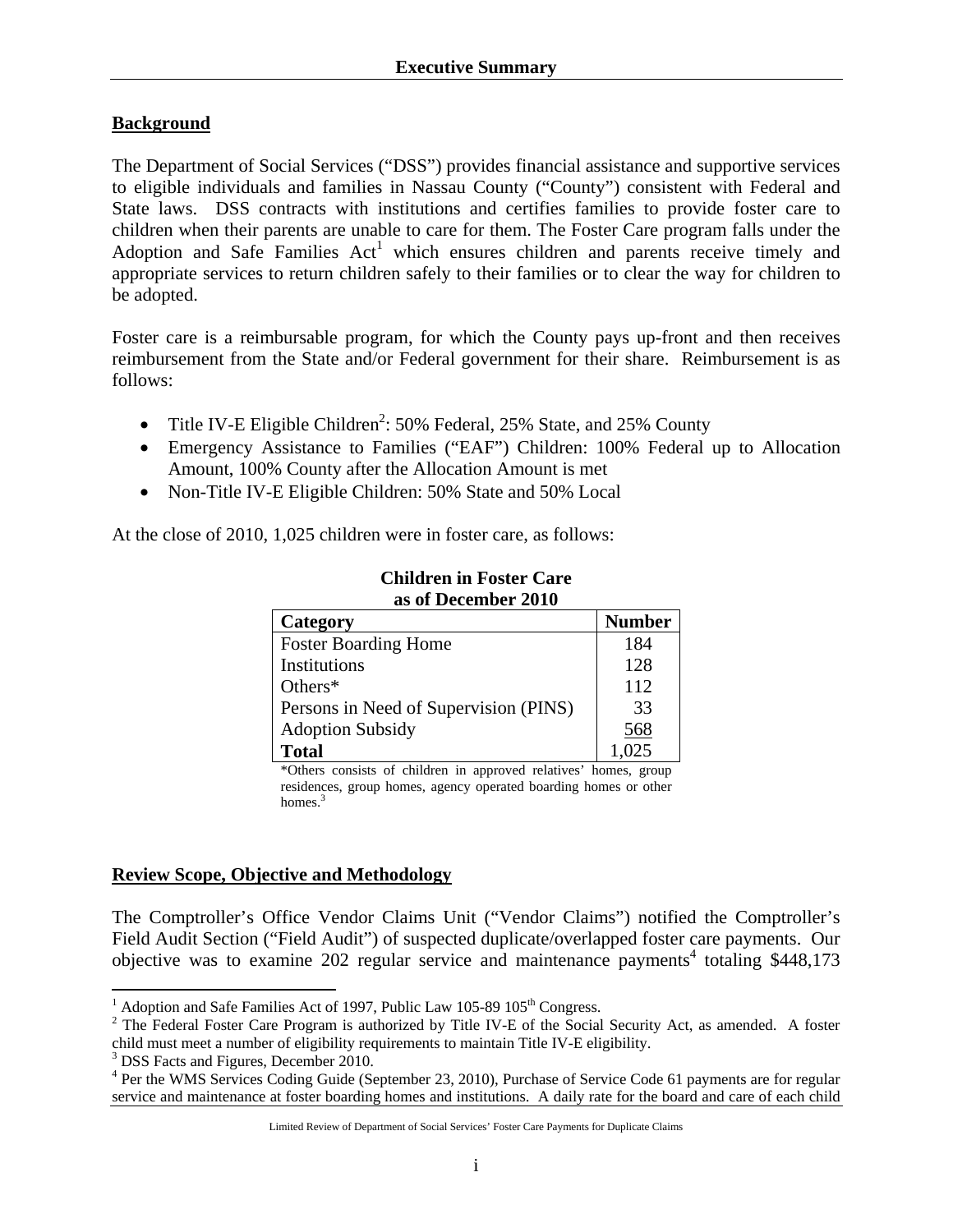made during the period January 1, 2008 – December 31, 2009 to determine if in fact duplicate or overlapping payments had occurred. In addition, we performed a follow-up review of 1,443 regular service and maintenance payments totaling \$4,126,866 made during the period January 1, 2010 through March 22, 2010 for duplicate or overlapping payments.

State aid rates for foster boarding home regular service and maintenance ranged from \$17.10 to \$56.84 per diem<sup>5</sup>, while rates for regular service and maintenance for institutions ranged from \$23.50 to \$650 $^6$  per diem. Our review also examined the payment process in order to identify the conditions that allowed the duplicate payments to occur.

In order to achieve our objectives, we:

- reviewed DSS' Welfare Management System ("WMS") and Benefits Issuance and Control System ("BICS") to determine what was paid versus what should have been paid for the cases involved;
- interviewed key staff members of three units that participate in the foster care payment process, Children's Services,<sup>7</sup> Services System Support<sup>8</sup> and the Fiscal Department<sup>9</sup>, to obtain an understanding of the foster care payment process and to identify weaknesses in the payment process which allowed duplicate/overlapped payments to occur;
- identified the duplicate/overlapped payments and brought them to the attention of DSS management and discussed ways to prevent such exceptions in future; and
- verified that DSS took action to obtain reimbursement for overpayments made to institutions or foster boarding home providers, where ever possible.

#### **Summary of Significant Review Findings**

Vendor Claims referred 202 suspected duplicate foster care regular service and maintenance payments totaling \$448,173 made during the period January 1, 2008 through December 31, 2009 to Field Audit for review. After reviewing each transaction in DSS' BICS System, we determined that 76 payments totaling \$78,334 consisted of duplicate or overlapping payments. In order to determine if the duplications were continuing, we obtained a database of foster care regular service and maintenance payments from DSS for the period January 1, 2010 through March 22, 2010 containing 1,443 foster care payments totaling \$4,126,866. Our review of these payments identified seven duplicate payments totaling \$5,079, indicating that the problem was continuing. These exceptions were brought to the attention of DSS, which confirmed the

is paid based on factors including the child's age, special needs, type of care, i.e., foster boarding home, group home, or institution, and administrative costs.

<sup>&</sup>lt;sup>5</sup> Per OCFS Maximum State Aid Rates for Foster Boarding Home Payments and Adoption Subsidies 2008-2009 Rate Year.

 $^6$  Per Contracted Rates for Voluntary Agencies Inquiry Summaries provided by DSS.

 $<sup>7</sup>$  The unit collaborates with different agencies in the County to coordinate services to work with families that are</sup> identified by their caseworkers to be in crisis.

 $^8$  The unit reviews and processes foster boarding home care claims.<br><sup>9</sup> The unit reviews and processes institutional foster care claims and

<sup>&</sup>lt;sup>9</sup> The unit reviews and processes institutional foster care claims and all check payments.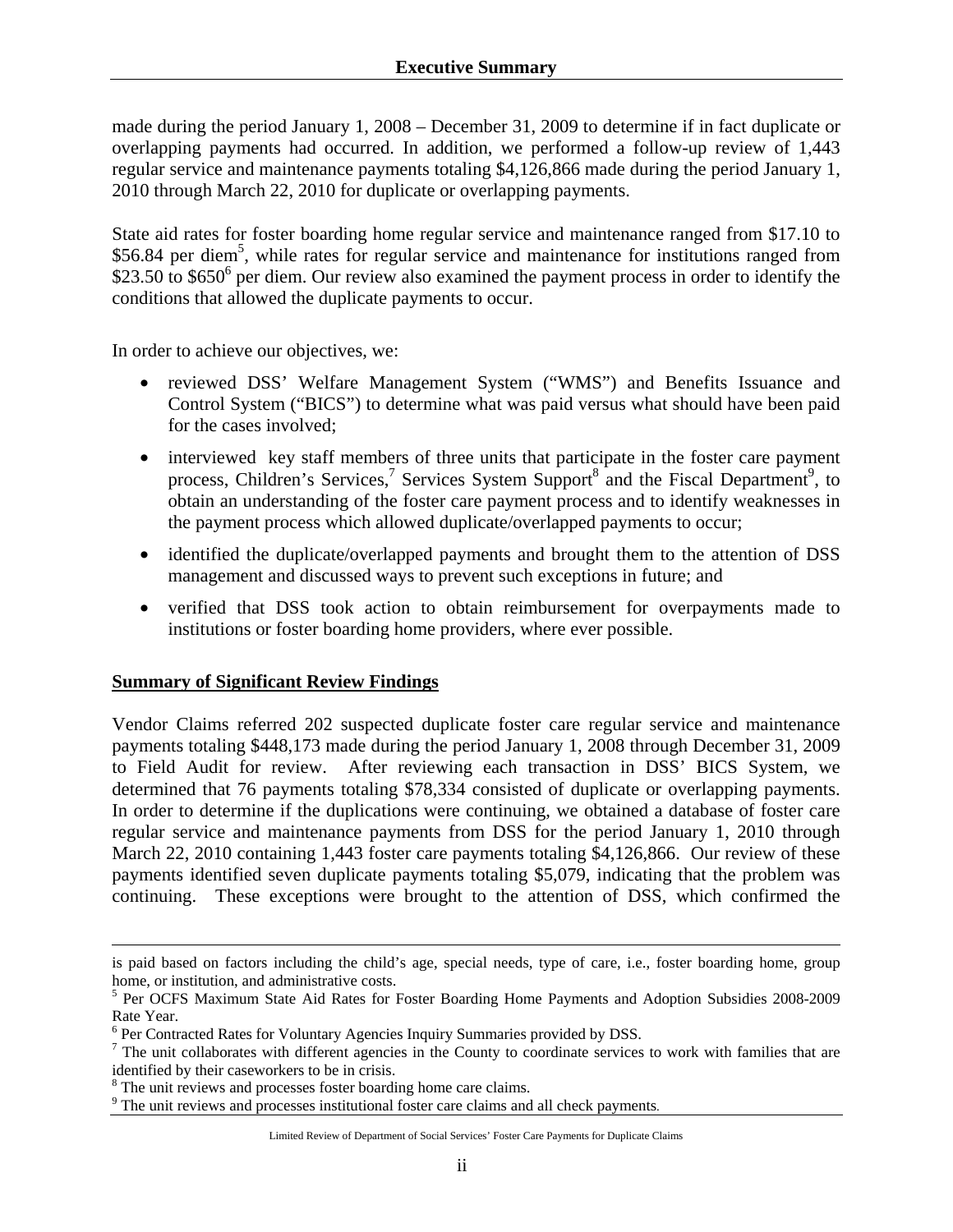findings. Duplicate payments are an area of concern because federal guidelines provide that foster care funds should be expended for intended purposes.<sup>10</sup>

We interviewed personnel at DSS in order to understand the business process for foster care payments and to identify the cause of the duplicate or overlapping payments. This review found that key controls to prevent duplicate payments were not in place. There were no internal DSS written policies and procedures for foster care payments and no segregation of duties whereby one person enters data and a supervisor approves it. In fact, three different units entering data for payments thought that the other units were reviewing those payments.

Based on these findings, and additional issues covering other types of payments, Vendor Claims assigned an employee to work full-time at DSS. This on-site employee was given inquiry access to the WMS/BICS systems and now performs a desk audit of DSS payments before the claims are approved for payment.<sup>11</sup> This has resulted in the detection of certain errors in foster care claims, such as computational errors and errors on attendance sheets, reducing the risk of incorrect payments. However, due to the volume of individual foster care payment transactions, the review is not sufficient to prevent duplicate foster care payments from occurring.

Although DSS staff have been generating and reviewing WMS reports in order to capture potential duplicate or overpayments, not all instances of potential duplicate payments are captured by the reports, particularly when a child is transferred from one foster boarding home or institution to another. The New York State Office of Children and Family Services ("OCFS") was asked to provide additional exception reports to assist DSS in addressing the problem of duplicate foster care payments. In July of 2011, OCFS provided DSS with a new report, which is under review by DSS staff for additional duplicate payments. DSS' preliminary review of the report revealed duplicate payments are still occurring as of June 2011. It is essential that DSS establish payment procedural controls over this area and follow up with OCFS to obtain additional exception reports.

\*\*\*\*\*\*\*

The matters covered in this report have been discussed with the officials of DSS during this audit. On August 22, 2011 we submitted a draft report to DSS with a request for comments. DSS' comments, received on September 9, 2011, and our response to those comments are included as an appendix to this report.

 $\overline{a}$ 

<sup>&</sup>lt;sup>10</sup> Per U.S. Department of Health and Human Services, Administration for Children & Families, Program & Funding Highlights for Title IV-E Foster Care.

<sup>&</sup>lt;sup>11</sup> The Vendor Claims employee stationed at DSS reviews various categories of indirect payments to service providers and vendors, including LIPA and KeySpan payments, homemaker payments and most categories of foster care, adoption and day care payments (i.e., institutional foster care regular service and maintenance payments). Indirect payments are generally supported by vouchers and other documentation. Direct payments are made directly to the client via check or direct deposit and generally have no supporting vouchers. These payments are reviewed and signed-off by DSS staff. They include payments for client transportation, Family Assistance, Emergency Assistance, Medicaid, HEAP, guide dogs, and payments to clients for day care. New York State is instituting more and more direct payments for localities.

Limited Review of Department of Social Services' Foster Care Payments for Duplicate Claims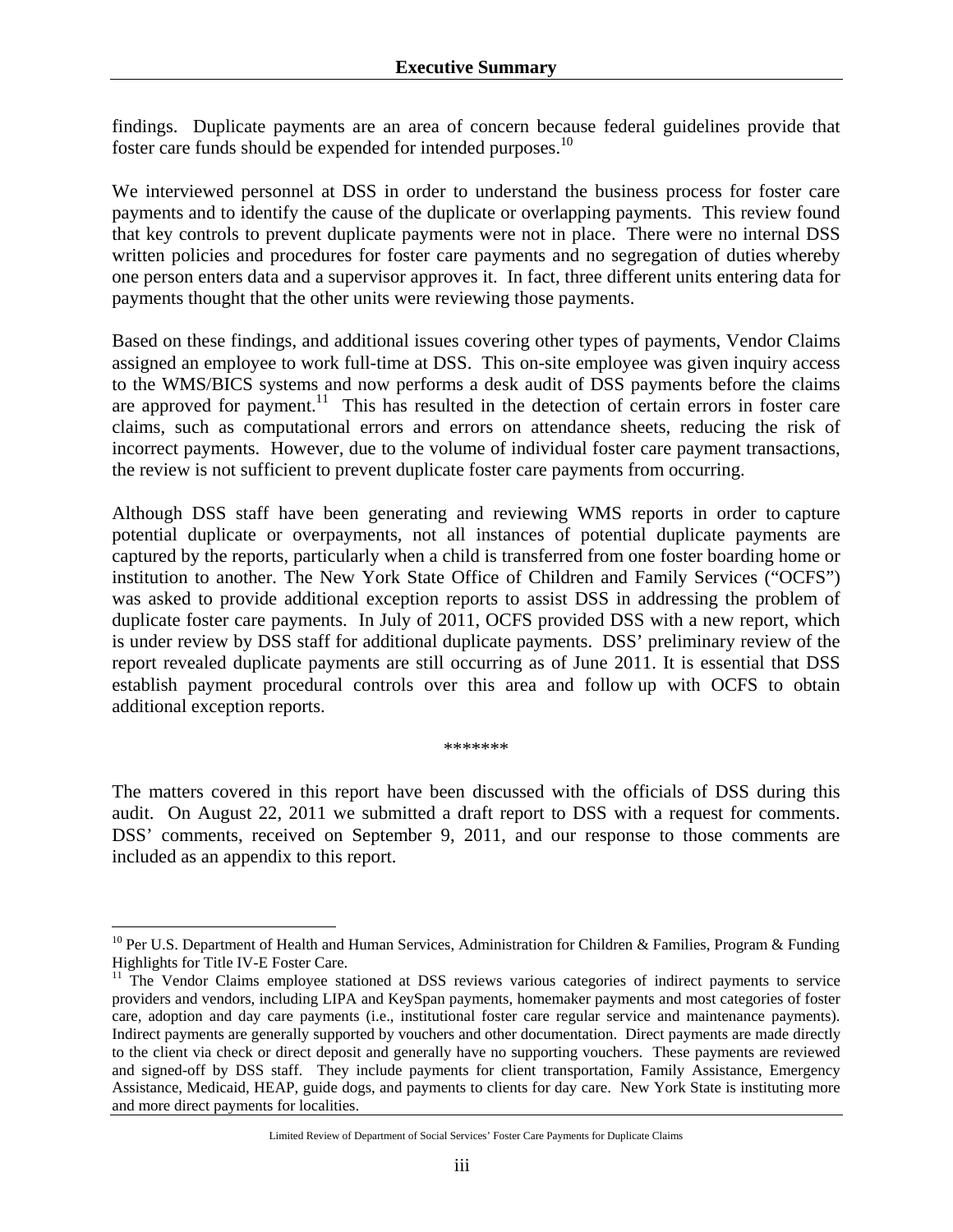| <b>Findings</b><br><b>Page</b>                                                        |
|---------------------------------------------------------------------------------------|
| Foster Care Duplicate Payments Noted With DSS Implementing Corrective Action          |
| Untimely Submission of Foster Care Movement Forms is a Major Cause of Duplicate       |
|                                                                                       |
| Not all Foster Care Claims Were Adequately Supported for the Vendor Claims Department |
|                                                                                       |
|                                                                                       |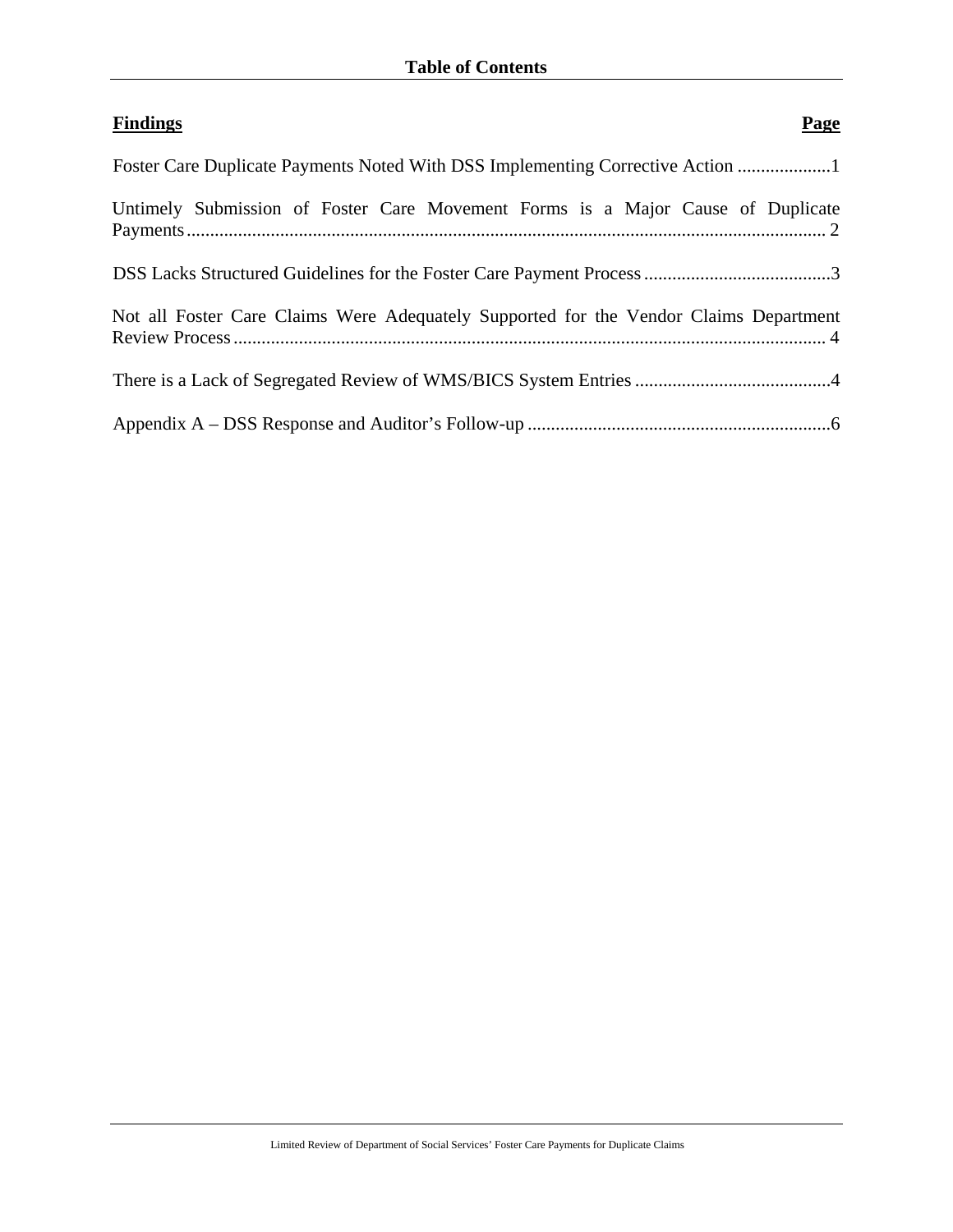## **Finding (1):**

#### **Foster Care Duplicate Payments Noted With DSS Implementing Corrective Action**

During our testing of the 202 suspected payment duplications totaling \$448,173 referred to Field Audit by Vendor Claims, we identified 76 Foster Care regular service and maintenance duplicate/overlapping payments of \$78,334 for the period January 1, 2008 through December 31, 2009. These overpayments included 6 duplicate payments to one service provider totaling \$35,789. The service provider reported a child being present in two of its facilities for the same time period. An additional review of foster care payments for the period January 1, 2010 through March 31, 2010, was conducted to determine if the problem was continuing. A review of a database of 1,443 foster care payments made from January through March of 2010 totaling \$4,126,866 revealed 7 duplicate payments totaling \$5,079. These duplicate/overlapping payments were referred to DSS for review and confirmed by DSS staff.

Based on these findings, DSS recouped \$52,475, including the \$35,789 overpayment noted in our review from the service provider who reported a child as present in two facilities at the same time. DSS established a new process to "intercept" payments<sup>12</sup> to foster care service providers who have received duplicate payments. As a result of their new intercept process, an additional \$2,894 was recovered from service providers as of December 31, 2010. Additionally, Vendor Claims sent an on-site employee to DSS on a full-time basis to review claims, including foster care payments, in an effort to combat this problem.<sup>13</sup> While this has resulted in the detection of certain foster care claim errors, such as computational errors and errors on attendance sheets, preventing some incorrect payments, the review will not disclose all duplicate foster care payments, due to the volume of individual foster care transactions.

DSS employees are reviewing daily and monthly WMS/BICS reports designed to capture overpayments. However overpayments to providers continue to occur because not all instances of potential duplicate payments are captured by the current reports. For example, when a child is transferred from the care of one foster care service provider to another, the current reports will not capture payments to both service providers for an overlapping period. After consulting with DSS, we contacted a representative of OCFS to inquire if the WMS/BICS system could provide additional exception reports to assist DSS in addressing the problem of duplicate foster care payments. We were informed on October 29, 2010 that OCFS Audit and Quality Control was developing a report of duplicate payments using the County's BICS system files which will be available to DSS when completed. In July of 2011, OCFS provided DSS with the report, which is currently under review by DSS staff for additional duplicate payments. DSS' preliminary review of the report revealed duplicate payments are still occurring as of June 2011.

<sup>1</sup>  $12$  The intercept process was established by DSS in May, 2010.

<sup>&</sup>lt;sup>13</sup> The Vendor Claims employee stationed at DSS reviews various categories of indirect payments to service providers and vendors, including LIPA and KeySpan payments, homemaker payments and most categories of foster care, adoption and day care payments (i.e., institutional foster care tuition and regular service and maintenance payments and single foster care payments to institutions and foster boarding homes for items such as camp fees and clothing). Indirect payments are generally supported by vouchers and other documentation.

Limited Review of Department of Social Services' Foster Care Payments for Duplicate Claims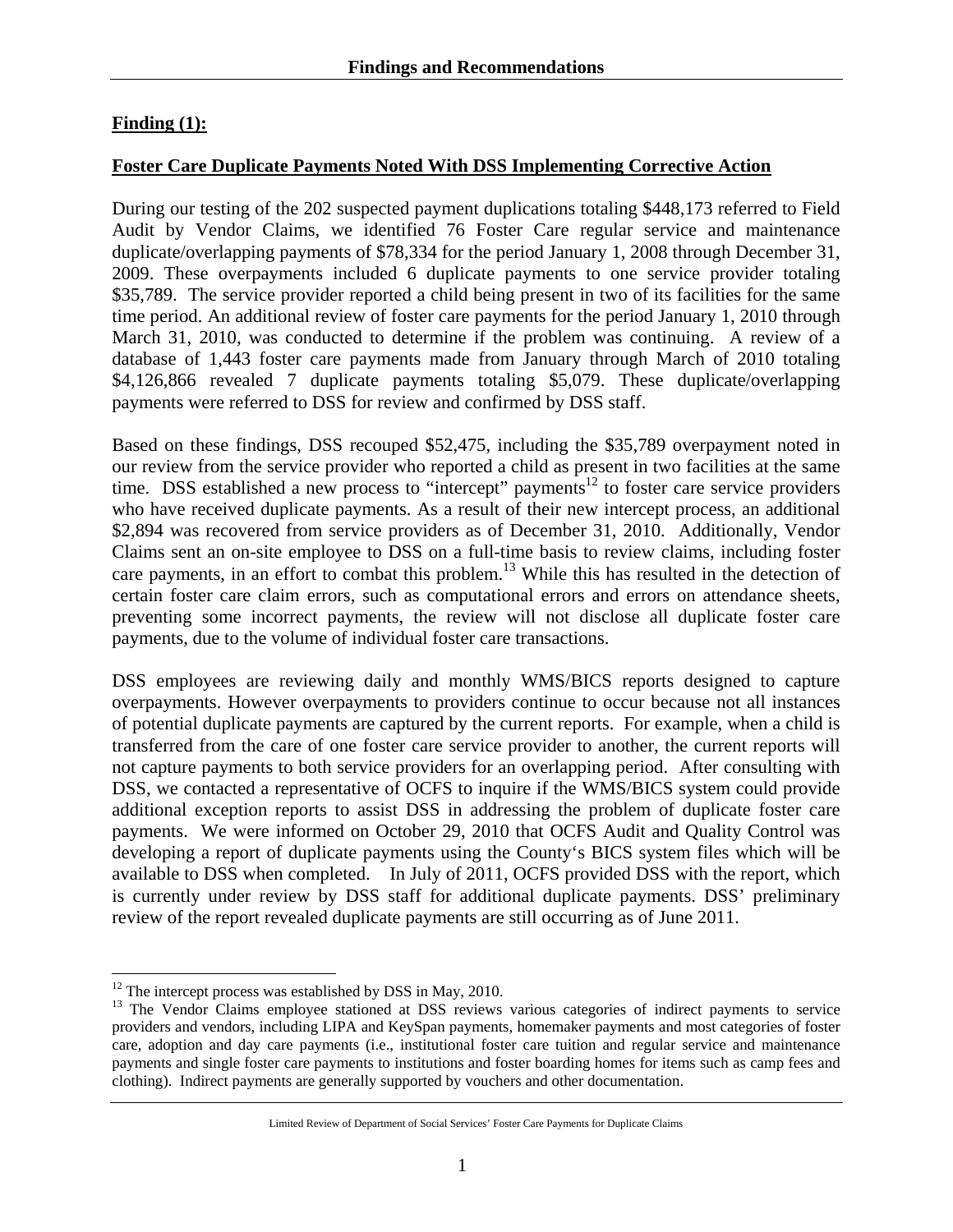Duplicate payments are an area of concern because U.S. Department of Health and Human Services guidelines provide that foster care funds should be expended for intended purposes.<sup>14</sup>

#### **Review Recommendations:**

DSS should:

- a) implement a review process whereby required data entry is reviewed for duplicate or overlapping review periods and approved by a supervisor before payments are made;
- b) regularly consult with OCFS regarding the new measures and the new WMS/BICS report; and
- c) investigate all incidences cited in the OCFS reports.

#### **Finding (2):**

1

## **Untimely Submission of Foster Care Movement Forms is a Major Cause of Duplicate Payments**

When a child is moved from a foster care institution or boarding home to another service provider, a movement form is completed by the caseworker to ensure payment to the correct service provider. Untimely submission of movement forms by caseworkers delays their entry into the WMS system. This exception and the lack of timely notification by institutions regarding a child's relocation are major causes of duplicate foster care payments.

Duplicate foster care payments have been noted by Vendor Claims and are often due to movement forms not being processed by the caseworker on a timely basis when a child is moved from one foster care institution or home to another. Institutions caring for foster children should keep caseworkers advised of the movement of children in their care (i.e. if a child moves from institutional foster care to a foster boarding home). However, DSS sometimes only becomes aware of such changes when the institutions review their monthly foster care pre-rosters and mark any needed corrections and changes.

The delay by caseworkers of entering child movement forms into the Welfare Management System (WMS) caused one child to be reported as present in two different facilities maintained by the same service provider at the same time, resulting in a \$35,789 overpayment.

In January 2010, DSS implemented a weekly follow-up by a Children's Service's employee to ensure that caseworkers are promptly preparing movement forms; this will assist in eliminating duplication and overlapping service payments to providers, if based on the movement of the child.

<sup>&</sup>lt;sup>14</sup> U. S. Department of Health and Human Services, Administration for Children & Families, Title IV-E Foster Care Program Highlights.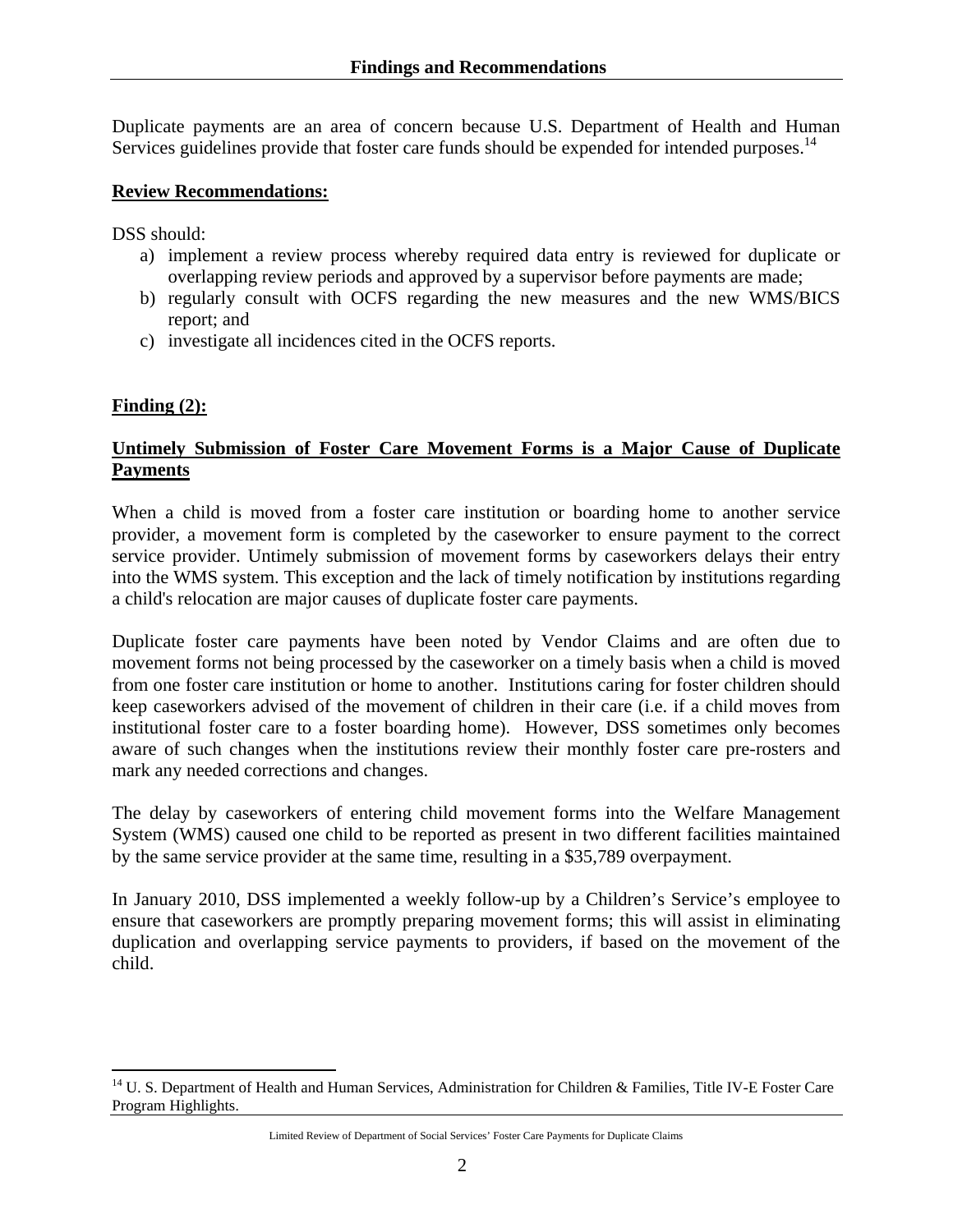#### **Review Recommendations:**

DSS should:

- a) consider taking action to ensure that institutions are advising DSS of the relocation of children in a timely manner;
- b) ensure all movement forms are processed timely to prevent overpayment to providers;
- c) establish written procedures detailing the foster care movement form process to ensure controls are in place to prevent overpayments to providers; and
- d) in instances where movement forms are not completed on a timely basis, generate a payment history for the child and provide it to the Services System Support and Fiscal Department for their review of pre-rosters or rosters before payments are made to foster care service providers.

## **Finding (3):**

#### **DSS Lacks Structured Guidelines for the Foster Care Payment Process**

Written policies and procedures are a key component of an organization's internal control environment, as they formally establish and communicate to staff the manner in which to conduct the day-to-day operations of the organization. The employees of the three units involved with foster care payments rely on the manuals and regulations of the New York State Office of Children and Family Services<sup>15</sup> ("OCFS") for guidance in administering foster care. However, OCFS guidance does not cover DSS' internal foster care payment procedures.

In addition, the DSS Foster Care Payment Flowchart, which shows the foster care payment process, is both incomplete and out of date. It does not contain the processes for recurring payments to parents or for single institutional payments. The flowchart shows checks are brought to the County Treasurer's Office for signature, but in fact checks are now prepared at the County Treasurer's Office and picked up by DSS employees.

The lack of written procedures detailing the foster care payment processes contributed to employees processing payments without detecting and preventing duplicate and overlapping service period payments.

#### **Review Recommendations:**

DSS should:

 $\overline{a}$ 

- a) develop and disseminate written foster care payment procedures for the three units involved (Children's Services, Services System Support and Fiscal Department). Written procedures should include both the processing and review functions; and
- b) update the Foster Care Payments Flowchart to reflect the current payment processes.

<sup>15</sup> Children's Services uses the New York State Office of Children and Family Services *Standards of Payment for Foster Care of Children Program Manual*, August 2006*.*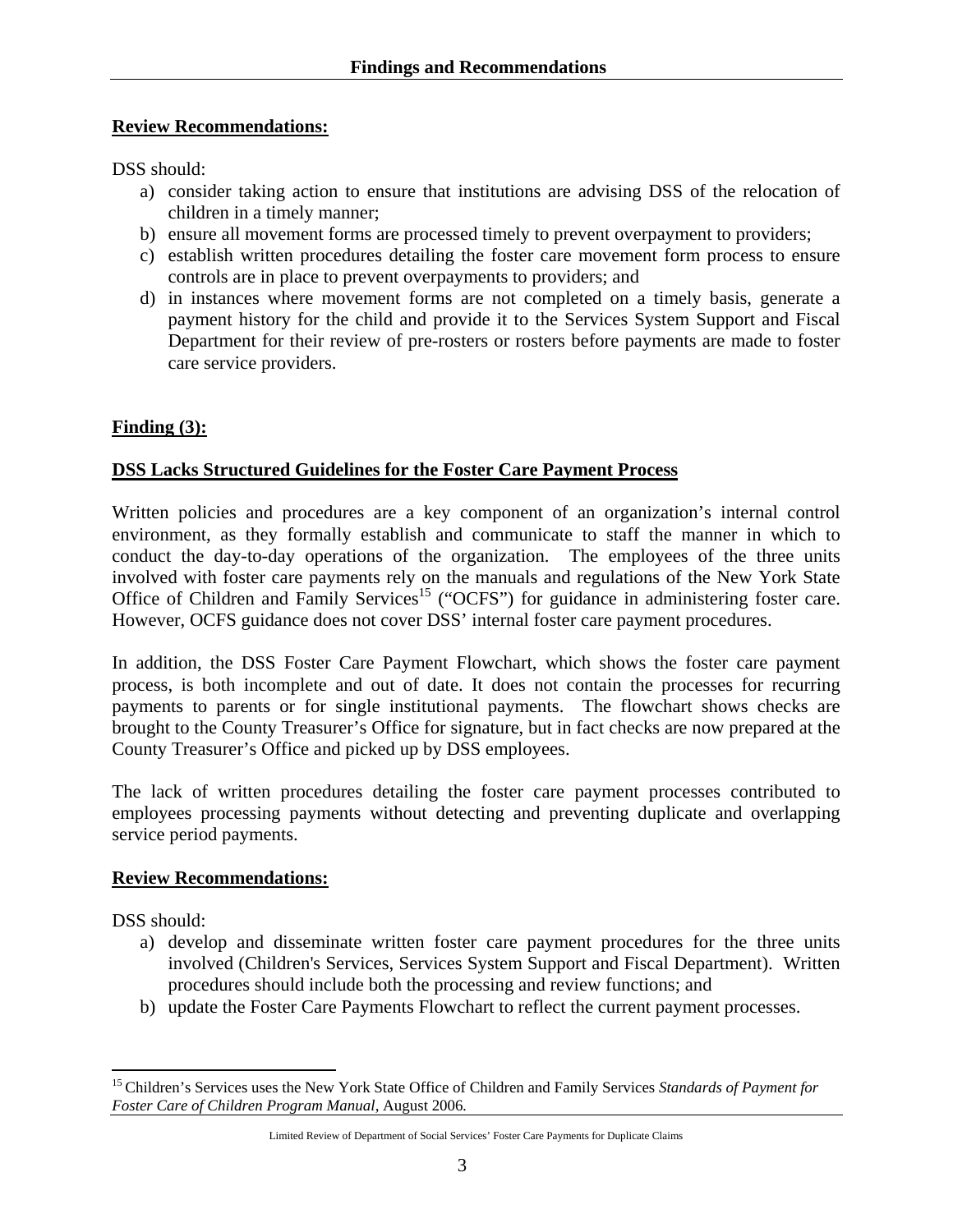## **Finding (4):**

## **Not all Foster Care Claims Were Adequately Supported for the Vendor Claims Department Review Process**

According to the Nassau County Charter §402, the Comptroller has the authority to "audit and approve all bills, invoices, payrolls and other evidences of claims, demands, or charges against the County, and determine the regularity, legality, and correctness of the same".16 This provision ensures an independent review of all foster care payments. At the outset of our review, DSS Fiscal Department personnel advised us that claim vouchers for recurring payments to foster boarding homes for the monthly care of the foster child<sup>17</sup> are not sent to the Comptroller's Office. These monthly entitlement payments<sup>18</sup> to foster boarding homes are supported by a Services Authorization Form<sup>19</sup> authorized by a DSS caseworker, which establishes payment authorizations that are in effect for a six month period. The payments are made directly to foster parents via direct deposit or checks. Maximum state aid rates for foster boarding home payments ranged from \$17.50 to \$56.84 per diem based on the age and needs of the child.<sup>20</sup> Recurring foster care boarding home payments for June 2011 were \$143,608.

#### **Review Recommendations:**

DSS and Vendor Claims should jointly investigate the logistics needed to provide Vendor Claims adequate backup for review and approval of recurrent foster boarding homes payments.

#### **Finding (5):**

 $\overline{a}$ 

#### **There is a Lack of Segregated Review of WMS/BICS System Entries**

As a follow-up to our finding regarding duplicate payments, we reviewed the foster care payment process and noted that a supervisory review of data entered into the system was not performed. An independent supervisory review is an integral part of a good internal control system. Segregation of duties between entry and review ensure the accuracy of the data entered.

Movement forms, level of difficulty ("LOD") rate changes<sup>21</sup>, foster care rate changes from New York State and recertification<sup>22</sup> forms are entered into the system. Our review noted that there

<sup>16</sup> Nassau County Charter, § 402.4.

<sup>&</sup>lt;sup>17</sup> Purchase of Service Code 61 type payments for regular service and maintenance are payments for the board and care of the foster child. A daily rate for the board and care of each child is paid based on factors including the child's age and special needs.

<sup>18</sup> A government entitlement program guarantees certain benefits to a segment of the population who meet certain qualifications. The individual is entitled by law to the benefits of the program.

<sup>&</sup>lt;sup>19</sup> Services Authorization Form LDSS-2970.

<sup>&</sup>lt;sup>20</sup> OCFS Maximum State Aid Rates for Foster Boarding Home Payments and Adoption Subsidies for July 1, 2008 through March 31, 2009 Rate Year.

 $21$  The age of the child and/or the level of difficulty of caring for a foster care child change the foster care rate the service provider receives.

 $^{22}$  The service period for foster care to a child is re-authorized.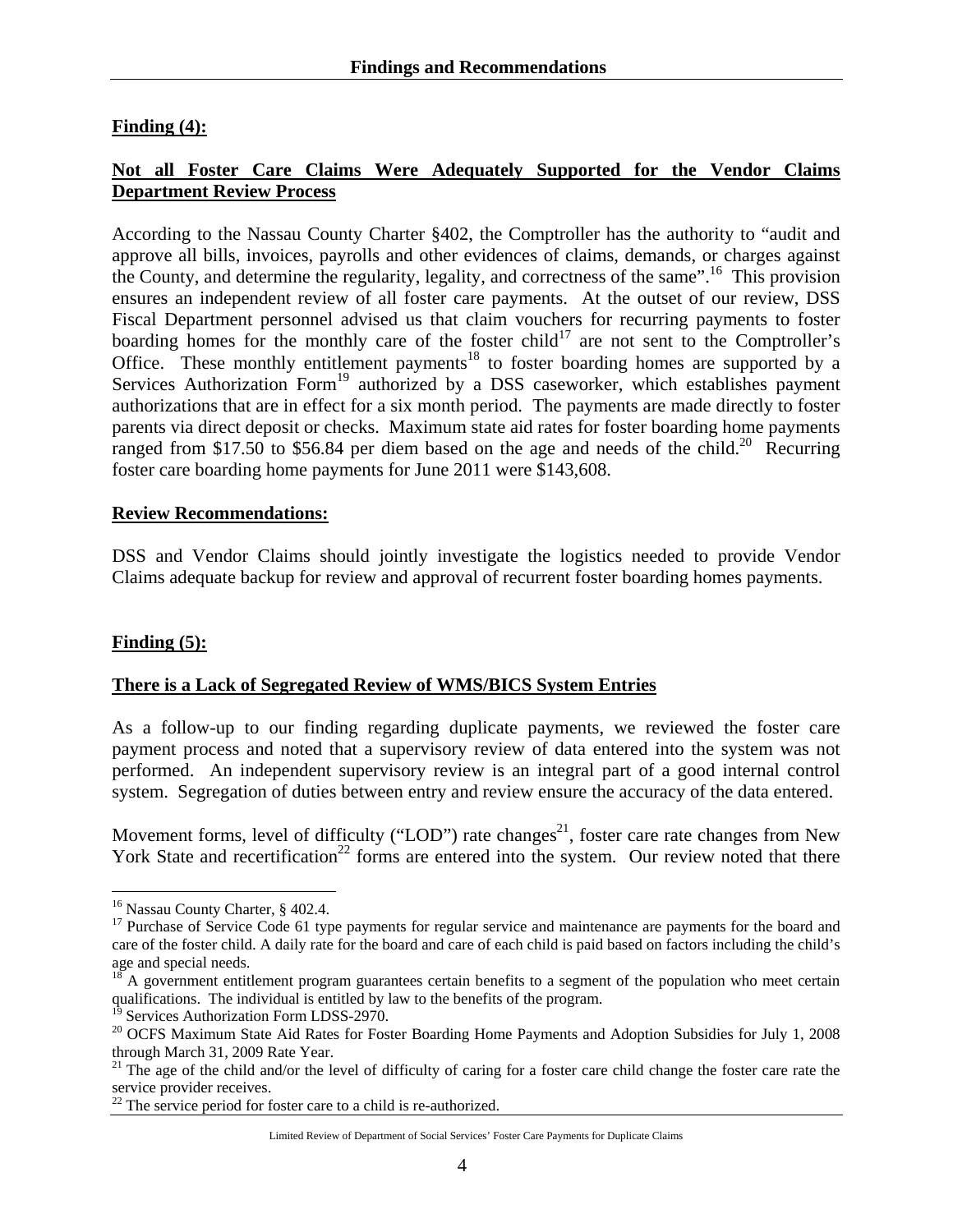was no evidence of review or approval of the data after it had been entered. Therefore, errors or exceptions affecting foster care payments could potentially go unnoticed.

The three separate units, Children's Services, Services System Support, and the Fiscal Department participate in the foster care payment process. Our interviews of key employees and supervisors from each unit disclosed that the employees believed that the employees in other units were reviewing the data entry of documents into WMS/BICS when no such reviews were evidenced. The lack of written policies and procedures, as previously noted, contributed to this issue as responsibilities for the review and verification of data have not been formalized in writing.

#### **Review Recommendation:**

DSS should establish procedures requiring timely review and supervisory approval for the data entry of movement forms, LOD rate changes, recertification and retroactive rate changes into the WMS/BICS system.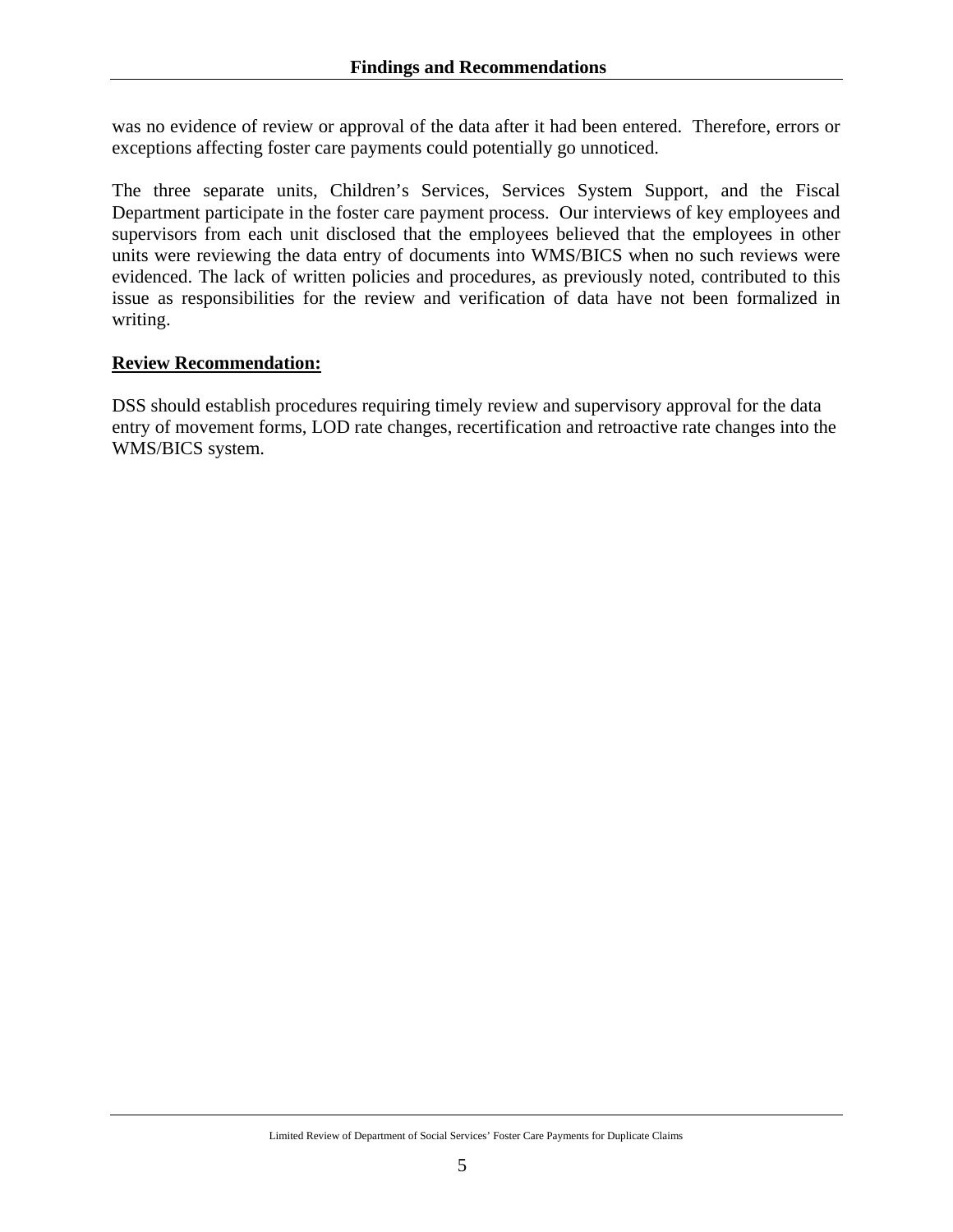## **Finding (1):**

#### **Foster Care Duplicate Payments Noted With DSS Implementing Corrective Actions**

**Response:** DSS agrees with the Comptroller's findings where 76 payments totaling \$78,334 were identified as duplicate payments for the 24 month period from January 1, 2008 through December 31, 2009. During this time period DSS paid a total of 15,129 vouchers totaling \$63,894,164; 7,903 vouchers totaling \$33,088,202 and 7,226 vouchers totaling \$30,805,962 in fiscal 2008 and 2009 respectively. DSS is making every effort to insure all payments are made correctly and timely. As of 8/31/11, DSS recouped \$55,947, or 71 percent, of the total \$78,334 identified by the Comptroller's Office as duplicate/overlapping payments.

DSS is currently 80% complete in reviewing the Exception Report provided by New York State Office of Children and Family Services (OCFS). The department's investigation of the remaining vouchers should be completed by September 30, 2011. Of the approximate \$400,000 in payments noted on the report approximately \$24,000 has been identified as potential duplicative payments. The potential duplicates will be researched/evaluated to determine if they are in fact duplicate payments. The department will seek repayment on all duplicative payments. In addition, DSS currently reviews the BICS File Maintenance Report on a daily basis and the Non-Reimbursable Report on a monthly basis for potential duplicates.

#### *Auditors' Follow-up Response:*

*We agree with the corrective actions taken by DSS. If the current review of the Exception Report provided by OCFS discloses actual instances of duplicate payments, we recommend that DSS take steps to periodically obtain and review the report in the future.* 

#### **Finding (2):**

#### **Untimely Submission of Foster Care Movement Forms is a Major Cause of Duplicate Payments**

**Response:** In January 2010 Children's Services instituted a weekly follow-up procedure by a supervisor to insure caseworkers are preparing and submitting movement forms on a weekly basis. The procedure significantly increased the timely processing of forms resulting in a significant decrease in the number of duplicative payments made to vendors. For example, a review of 202 cases revealed 76 duplicative/overlapping payments for the period of 1/1/08 through  $1/31/09 - a$  38 percent error rate. A subsequent review of 1,443 payments for the period of 1/1/10 through 3/22/10 revealed only seven duplicate payments.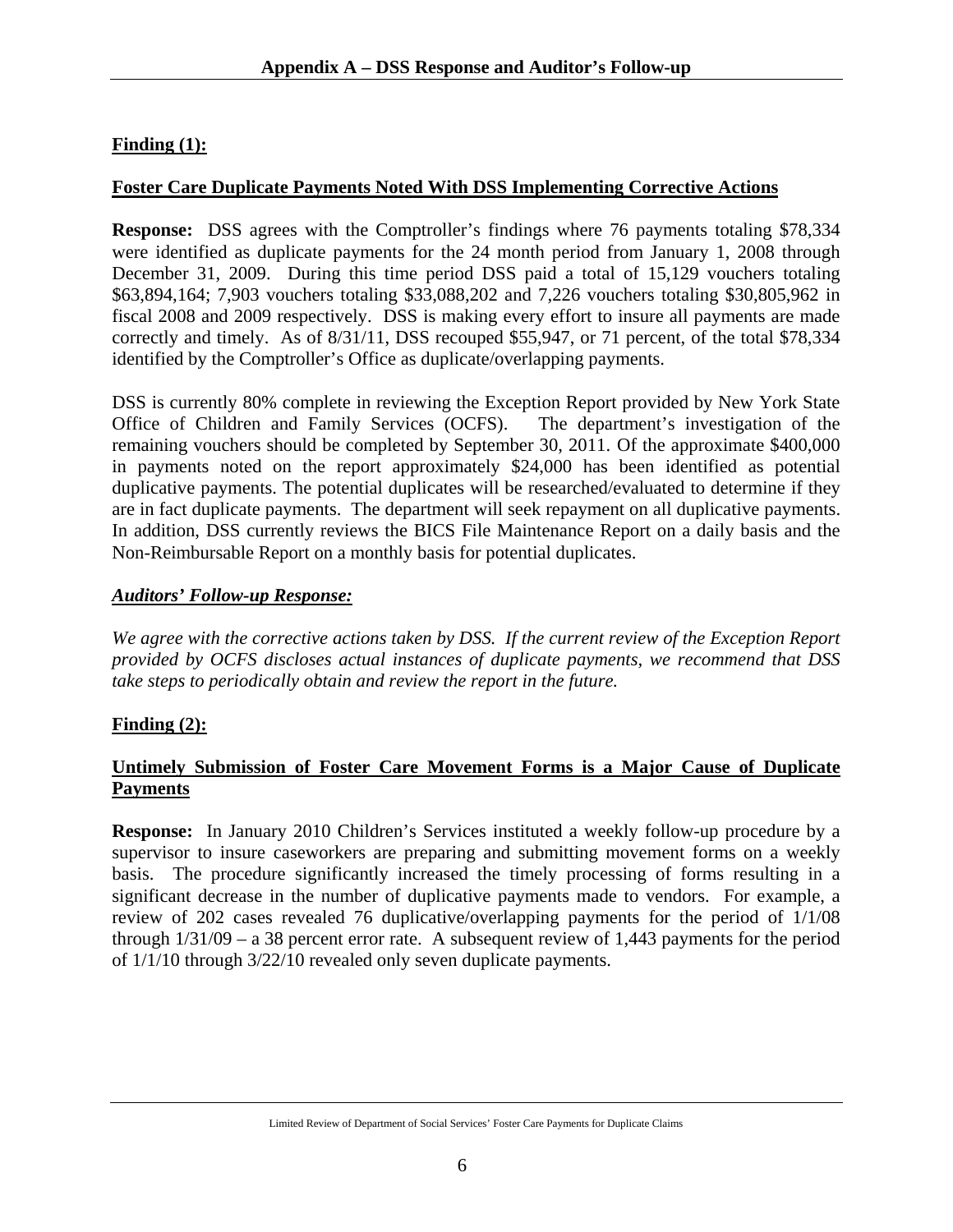## *Auditors' Follow-up Response:*

*We concur with the corrective actions taken by DSS. We encourage DSS in instances where movement forms are not completed timely to generate a payment history of the child for the Services System Support and the Fiscal Department's review before payment is made.* 

## **Finding (3):**

### **DSS Lacks Structured Guidelines for the Foster Care Payment Process**

**Response**: All three units involved in the Foster Care payment process have internal written procedures which are included with this response – please refer to the attached files. DSS Fiscal has written procedures for Foster Care Non-Institutional, Foster Care Institutional and Foster Care Recurrent payments. The written procedures includes the point that checks are physically generated at the Nassau County Treasurer's Office and subsequently picked up by DSS employees. The flowchart has been updated to include the Treasurer's Office printing of the checks. There is only one flowchart for institutional payments. Both recurring and single issue payments follow the same procedure. A new flowchart has been developed for payments to foster care parents - please see attached for all procedures and flowcharts.

#### *Auditors' Follow-up Response:*

*DSS provided the written foster care payment procedures for the three units (Children's Services, Services System Support and Fiscal Department) and three new or updated Foster Care Payments Flowcharts on September 9, 2011.* 

#### **Finding (4)**:

## **Not all Foster Care Claims Were Adequately Supported for the Vendor Claims Department Review Process**

**Response:** The Comptroller's Office currently has on-site staff at the Department of Social Services to review all claims.

#### *Auditors' Follow-up Response:*

*We agree that a dedicated on site Comptroller's staff with access to WMS/BICS system can more effectively locate and review support documentation.* 

#### **Finding (5):**

## **There is a Lack of Segregated Review of WMS/BICS System Entries**

**Response:** Regarding level of difficulty (LOD) rate changes; Children's Services Regulatory Review Support (RRS) unit reviews all discrepancy reports from the state Child Care Review Services system (CCRS) and make amendments after determining the cause of the discrepancy.